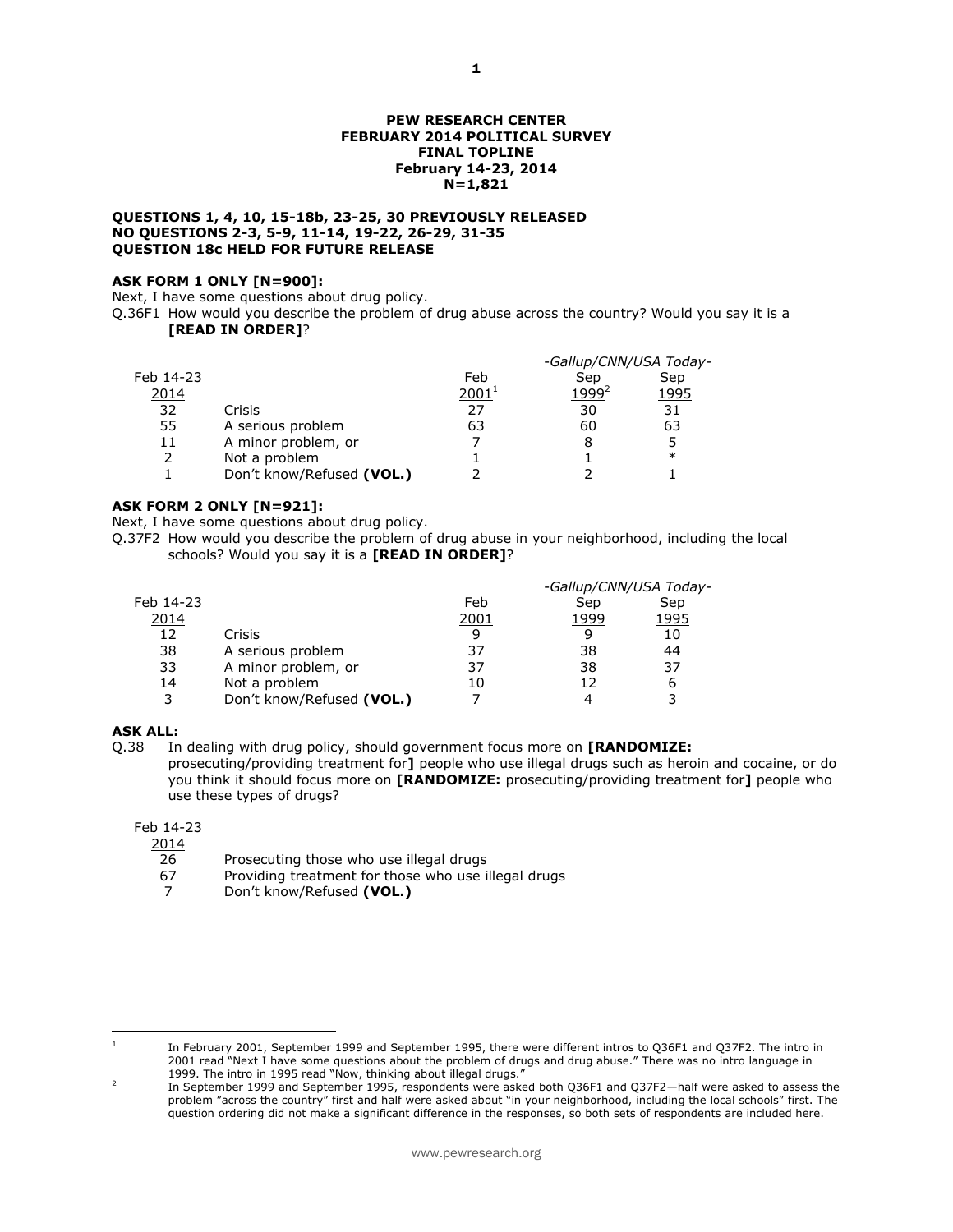# **ASK ALL:**

Q.39 Some states have moved AWAY from the idea of mandatory prison sentences for non-violent drug offenders. Do you think this is a good thing or a bad thing?

| Feb 14-23 |                           | Feb      |
|-----------|---------------------------|----------|
| 2014      |                           | $2001^3$ |
| 63        | Good thing                | 47       |
| 32        | Bad thing                 | 45       |
| 5         | Don't know/Refused (VOL.) | 8        |

# **NO QUESTIONS 40-44 QUESTION 45 PREVIOUSLY RELEASED**

## **ASK ALL:**

On a different subject…

Q.46 Which comes closer to your view about the use of marijuana by adults? **[READ IN REVERSE ORDER FOR ½ SAMPLE]** 

Feb 14-23

 $\frac{2014}{39}$ 

- 39 It should be legal for personal use<br>44 It should be legal only for medicina
- It should be legal only for medicinal use [OR]
- 16 It should not be legal
- 2 Don't know/Refused **(VOL.)**

#### **ASK ALL:**

Q.47 If marijuana use is not legalized, do you think people convicted of possessing small amounts of marijuana should serve time in jail, or not?

Feb 14-23

2014

- 22 Yes
- 76 No
- 2 Don't know/Refused **(VOL.)**

# **ASK ALL:**

Q.48 In your view, would legalizing marijuana lead to more underage people trying it, or not?

Feb 14-23

2014

54 Yes

44 No<br>2 Doi

2 Don't know/Refused **(VOL.)**

## **NO QUESTIONS 49-51**

## **RANDOMIZE Q.52 AND Q.53**

**ASK ALL:**

Q.52 Which do you think is more harmful to a person's health **[READ AND RANDOMIZE]**?

Feb 14-23

- 2014
	- 69 Alcohol [OR]
	- 15 Marijuana
	- 14 Both are/Neither is **(VOL.)**
	- 3 Don't know/Refused **(VOL.)**

-<br>3

In 2001, the question read "Some states are moving AWAY from the idea of mandatory prison sentences for non-violent drug offenders. Do you think this is a good thing or a bad thing?"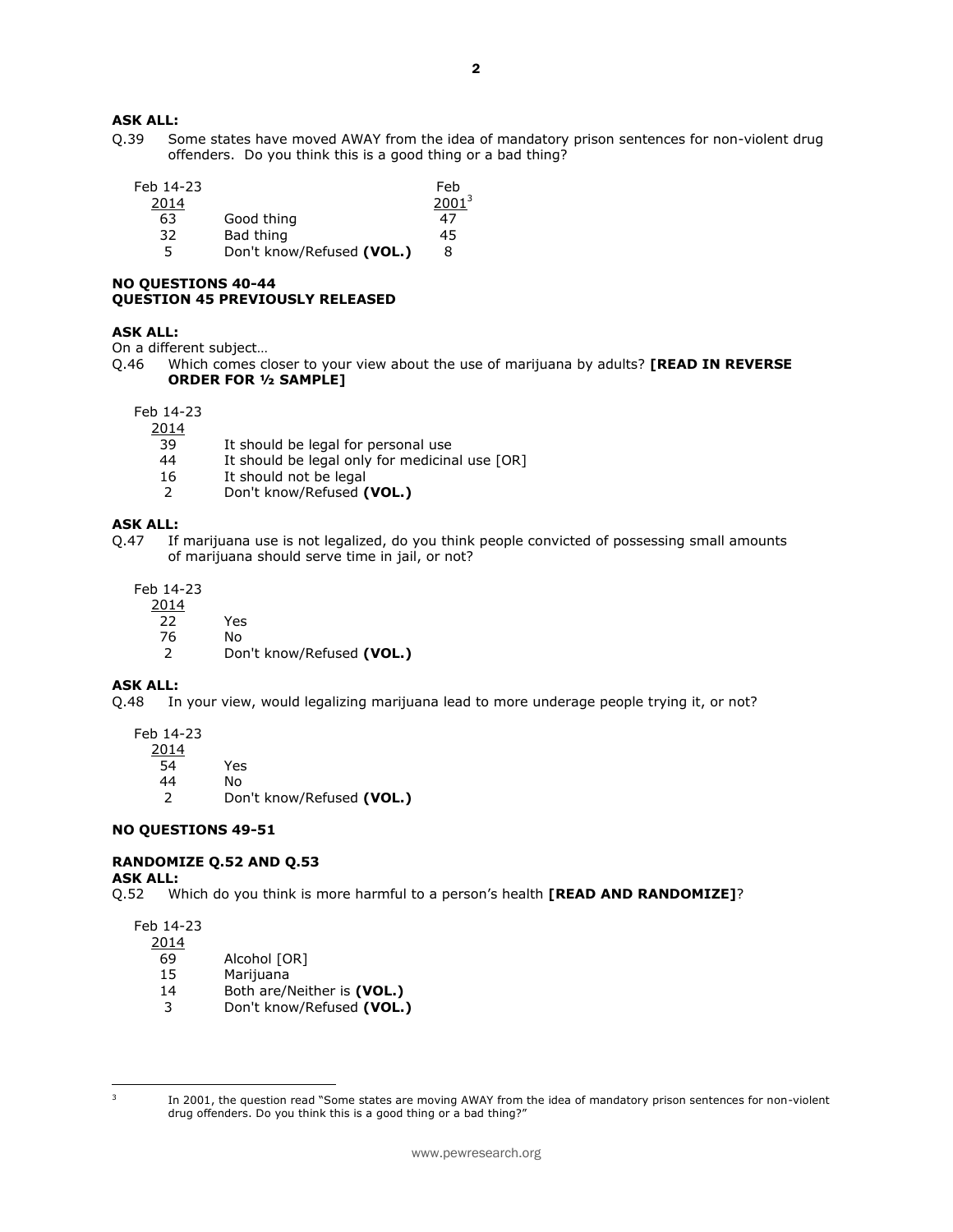## **RANDOMIZE Q.52 AND Q.53**

**ASK ALL:**<br>Q.53 If

If marijuana were as widely available as alcohol, which do you think would be more harmful to society **[RANDOMIZE:** alcohol or marijuana**]**?

Feb 14-23

2014

- 63 Alcohol [OR]
- 23 Marijuana
- 11 Both are/Neither is **(VOL.)**<br>2 Don't know/Refused **(VOL.**)
- 2 Don't know/Refused **(VOL.)**

### **NO QUESTION 54**

# **ASK ALL:**

Q.55 Regardless of your opinion about marijuana, do you think that the sale and use of marijuana eventually will be legal nationwide, or not?

Feb 14-23

 $\frac{2014}{75}$ 

75 Yes, it will<br>22 No, it will r

- No, it will not
- 2 Don't know/Refused **(VOL.)**

### **ASK ALL:**

Q.56 If marijuana were legal, would it bother you if **[INSERT ITEM; RANDOMIZE]** or would this not bother you? What about if **[NEXT ITEM] –** would this bother you or not? **[IF NECESSARY:** If marijuana were legal**]** 

|    |                                                                                               | Yes, would<br>bother you | No, would<br>not bother you | (VOL.)<br>Depends | (VOL.)<br>DK/Ref |
|----|-----------------------------------------------------------------------------------------------|--------------------------|-----------------------------|-------------------|------------------|
|    | a. A store or business selling marijuana<br>opened up in your neighborhood<br>Feb 14-23, 2014 | 41                       | 57                          |                   |                  |
|    | NO ITEM b.                                                                                    |                          |                             |                   |                  |
| c. | People used marijuana in public<br>Feb 14-23, 2014                                            | 63                       | 34                          | 3                 |                  |
| d. | People used marijuana in their own<br>homes                                                   |                          |                             |                   |                  |
|    | Feb 14-23, 2014                                                                               | 15                       | 83                          |                   |                  |

#### **ASK ALL:**

Q.57 Keeping in mind that all of your answers in the survey are confidential, have you, yourself, ever happened to try marijuana?

 $(1001)$ 

|                         |            |           | ( V V L. J |
|-------------------------|------------|-----------|------------|
|                         | <u>Yes</u> | <u>No</u> | DK/Ref     |
| Feb 14-23, 2014         | 47         | 52        |            |
| Mar 13-17, 2013         | 48         | 51        |            |
| Mar 10-14, 2010         | 40         | 58        |            |
| June, 2003              | 38         | 61        |            |
| February, 2001          | 38         | 60        |            |
| Gallup: September, 1999 | 34         | 66        | $\ast$     |
| Gallup: May, 1985       | 33         | 67        |            |
| Gallup: April, 1977     | 24         | 76        |            |
| Gallup: January 1973    | 12         | 88        | $\ast$     |
| Gallup: March, 1972     | 11         | 89        |            |
| Gallup: October, 1969   |            | 94        |            |
|                         |            |           |            |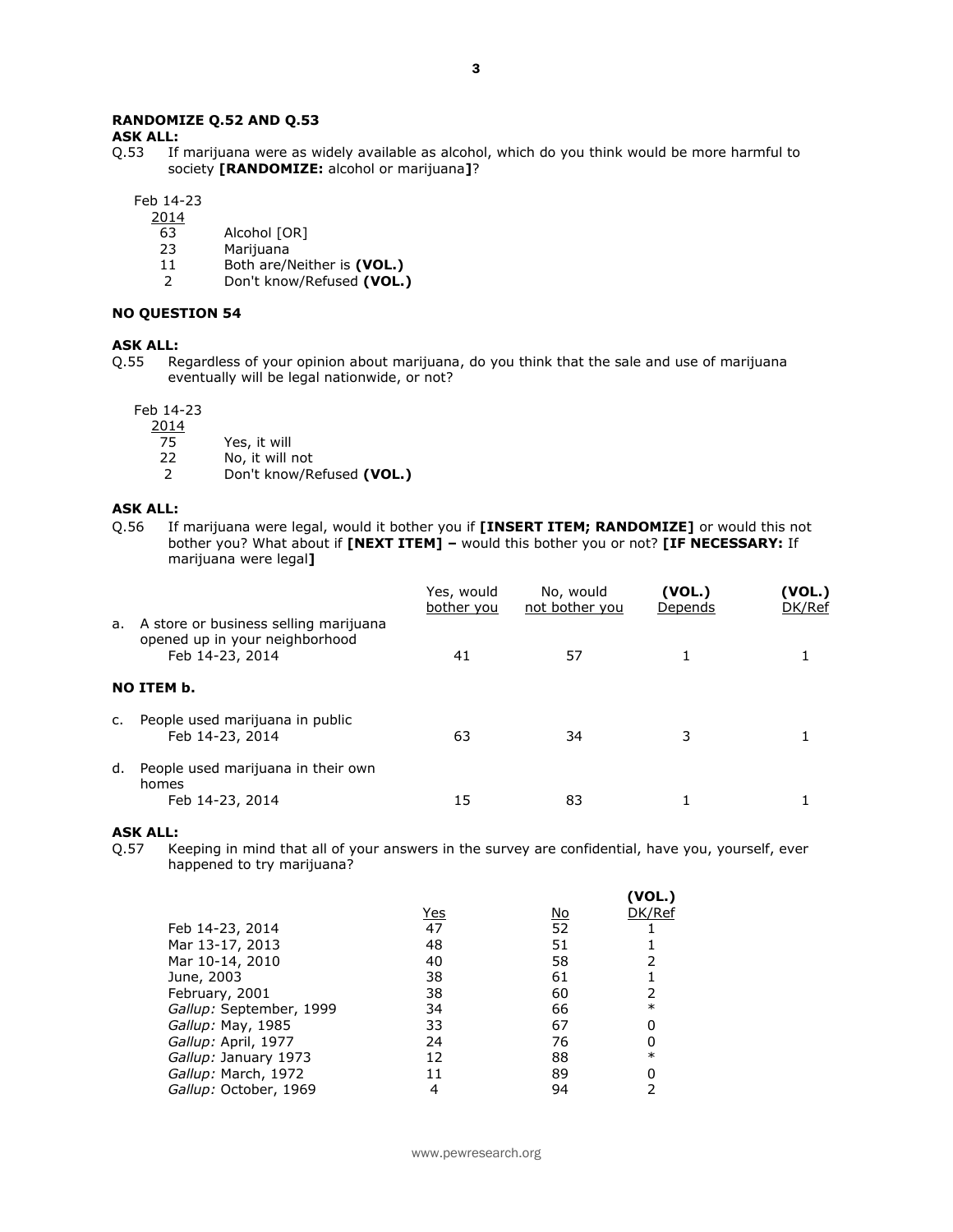# **ASK ALL:**<br>Q.57 Ke

Keeping in mind that all of your answers in the survey are confidential, have you, yourself, ever happened to try marijuana?

## **ASK IF EVER TRIED MARIJUANA (Q.57=1):**

Q.58 Have you used marijuana in the past year, or not?

## **BASED ON TOTAL:**

| Feb 14-23 |                              | Mar 13-17 |
|-----------|------------------------------|-----------|
| 2014      |                              | 2013      |
| 47        | Yes, have tried marijuana    | 48        |
| 11        | Yes, used in past year       | 12        |
| 36        | No, not in past year         | 36        |
| $\ast$    | Don't know/Refused (VOL.)    | $\ast$    |
| 52        | No, have not tried marijuana | 51.       |
| 1.        | Don't know/Refused (VOL.)    |           |
|           |                              |           |

#### **NO QUESTIONS 59, 64-70, 77-99, 106-108 QUESTIONS 60-63, 71-76, 100-105, 109-110 PREVIOUSLY RELEASED**

### **ASK ALL:**

PARTY In politics TODAY, do you consider yourself a Republican, Democrat, or independent? **ASK IF INDEP/NO PREF/OTHER/DK/REF (PARTY=3,4,5,9):**<br>PARTYLN As of today do you lean more to the Republican Pa

As of today do you lean more to the Republican Party or more to the Democratic Party?

|                      |            |          |                        | (VOL.)         | (VOL.)       |                |      |      |
|----------------------|------------|----------|------------------------|----------------|--------------|----------------|------|------|
|                      |            |          |                        | No             | Other        | (VOL.)         | Lean | Lean |
|                      | Republican | Democrat | Independent preference |                | party        | DK/Ref         | Rep  | Dem  |
| Feb 14-23, 2014      | 22         | 32       | 39                     | 4              | 1            | 2              | 14   | 17   |
| Jan 15-19, 2014      | 21         | 31       | 41                     | 3              | $\mathbf{1}$ | $\mathbf 2$    | 18   | 16   |
| Dec 3-8, 2013        | 24         | 34       | 37                     | 3              | $\ast$       | $\overline{2}$ | 17   | 15   |
| Oct 30-Nov 6, 2013   | 24         | 32       | 38                     | 4              | $\ast$       | $\overline{2}$ | 16   | 14   |
| Oct 9-13, 2013       | 25         | 32       | 37                     | 3              | 1            | 3              | 16   | 18   |
| Sep 4-8, 2013        | 26         | 32       | 38                     | 3              | $\mathbf{1}$ | $\mathbf 1$    | 17   | 15   |
| Jul 17-21, 2013      | 19         | 29       | 46                     | 3              | $\ast$       | $\mathbf 2$    | 19   | 18   |
| Jun 12-16, 2013      | 23         | 33       | 39                     | 3              | $\ast$       | $\overline{2}$ | 17   | 15   |
| May 1-5, 2013        | 25         | 32       | 37                     | $\overline{2}$ | 1            | 3              | 14   | 16   |
| Mar 13-17, 2013      | 26         | 33       | 34                     | 3              | $\mathbf{1}$ | 3              | 14   | 15   |
| Feb 13-18, 2013      | 22         | 32       | 41                     | $\overline{2}$ | $\ast$       | $\overline{2}$ | 15   | 19   |
| <b>Yearly Totals</b> |            |          |                        |                |              |                |      |      |
| 2013                 | 23.9       | 32.1     | 38.3                   | 2.9            | .5           | 2.2            | 16.0 | 16.0 |
| 2012                 | 24.7       | 32.6     | 36.4                   | 3.1            | .5           | 2.7            | 14.4 | 16.1 |
| 2011                 | 24.3       | 32.3     | 37.4                   | 3.1            | .4           | 2.5            | 15.7 | 15.6 |
| 2010                 | 25.2       | 32.7     | 35.2                   | 3.6            | .4           | 2.8            | 14.5 | 14.1 |
| 2009                 | 23.9       | 34.4     | 35.1                   | 3.4            | .4           | 2.8            | 13.1 | 15.7 |
| 2008                 | 25.7       | 36.0     | 31.5                   | 3.6            | .3           | 3.0            | 10.6 | 15.2 |
| 2007                 | 25.3       | 32.9     | 34.1                   | 4.3            | .4           | 2.9            | 10.9 | 17.0 |
| 2006                 | 27.8       | 33.1     | 30.9                   | 4.4            | .3           | 3.4            | 10.5 | 15.1 |
| 2005                 | 29.3       | 32.8     | 30.2                   | 4.5            | .3           | 2.8            | 10.3 | 14.9 |
| 2004                 | 30.0       | 33.5     | 29.5                   | 3.8            | .4           | 3.0            | 11.7 | 13.4 |
| 2003                 | 30.3       | 31.5     | 30.5                   | 4.8            | .5           | 2.5            | 12.0 | 12.6 |
| 2002                 | 30.4       | 31.4     | 29.8                   | 5.0            | .7           | 2.7            | 12.4 | 11.6 |
| 2001                 | 29.0       | 33.2     | 29.5                   | 5.2            | .6           | 2.6            | 11.9 | 11.6 |
| 2001 Post-Sept 11    | 30.9       | 31.8     | 27.9                   | 5.2            | .6           | 3.6            | 11.7 | 9.4  |
| 2001 Pre-Sept 11     | 27.3       | 34.4     | 30.9                   | 5.1            | $.6\,$       | 1.7            | 12.1 | 13.5 |
| 2000                 | 28.0       | 33.4     | 29.1                   | 5.5            | .5           | 3.6            | 11.6 | 11.7 |
| 1999                 | 26.6       | 33.5     | 33.7                   | 3.9            | .5           | 1.9            | 13.0 | 14.5 |
| 1998                 | 27.9       | 33.7     | 31.1                   | 4.6            | $\cdot$      | 2.3            | 11.6 | 13.1 |
| 1997                 | 28.0       | 33.4     | 32.0                   | 4.0            | .4           | 2.3            | 12.2 | 14.1 |
| 1996                 | 28.9       | 33.9     | 31.8                   | 3.0            | .4           | 2.0            | 12.1 | 14.9 |
| 1995                 | 31.6       | 30.0     | 33.7                   | 2.4            | .6           | 1.3            | 15.1 | 13.5 |
| 1994                 | 30.1       | 31.5     | 33.5                   | 1.3            | $-$          | 3.6            | 13.7 | 12.2 |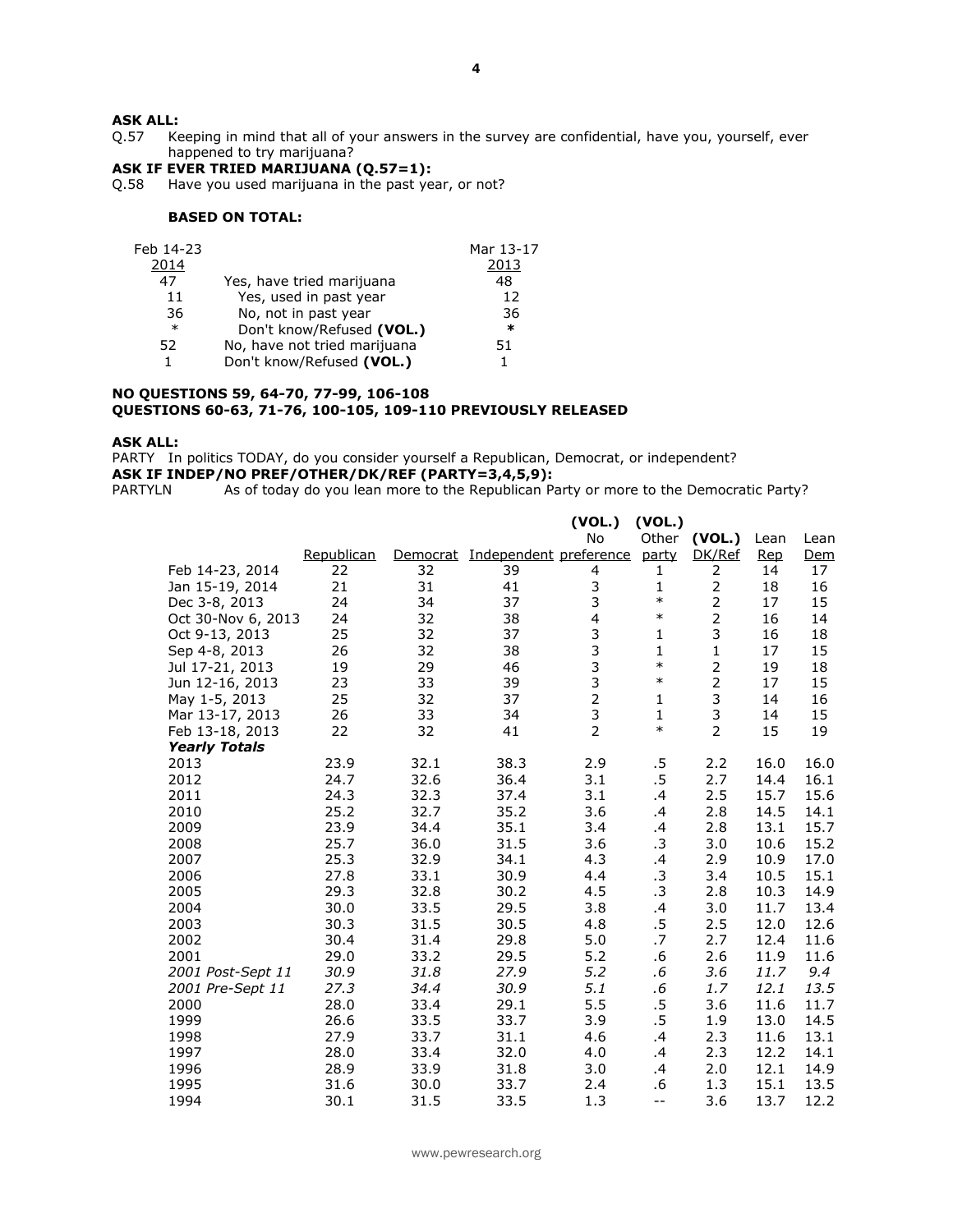| <b>PARTY/PARTYLN CONTINUED</b> |            |          |                        |     |       |        |      |      |
|--------------------------------|------------|----------|------------------------|-----|-------|--------|------|------|
|                                |            |          |                        | No  | Other | (VOL.) | Lean | Lean |
|                                | Republican | Democrat | Independent preference |     | party | DK/Ref | Rep  | Dem  |
| 1993                           | 27.4       | 33.6     | 34.2                   | 4.4 | 1.5   | 2.9    | 11.5 | 14.9 |
| 1992                           | 27.6       | 33.7     | 34.7                   | 1.5 | 0     | 2.5    | 12.6 | 16.5 |
| 1991                           | 30.9       | 31.4     | 33.2                   | 0   | 1.4   | 3.0    | 14.7 | 10.8 |
| 1990                           | 30.9       | 33.2     | 29.3                   | 1.2 | 1.9   | 3.4    | 12.4 | 11.3 |
| 1989                           | 33         | 33       | 34                     |     | --    |        |      |      |
| 1987                           | 26         | 35       | 39                     |     |       |        |      |      |
|                                |            |          |                        |     |       |        |      |      |

# **ASK REPUBLICANS AND REPUBLICAN LEANERS ONLY (PARTY=1 OR PARTYLN=1):**<br>TEAPARTY3 From what you know, do you agree or disagree with the Tea Party moveme

From what you know, do you agree or disagree with the Tea Party movement, or don't you have an opinion either way?

### **BASED ON REPUBLICANS AND REPUBLICAN LEANERS [N=689]:**

|                            |              |          |            | (VOL.)         |                | Not            |
|----------------------------|--------------|----------|------------|----------------|----------------|----------------|
|                            |              |          | No opinion | Haven't        | (VOL.)         | heard of/      |
|                            | <u>Agree</u> | Disagree | either way | heard of       | Refused        | D <sub>K</sub> |
| Feb 14-23, 2014            | 36           | 9        | 54         | 1              | 1              | $- -$          |
| Jan 15-19, 2014            | 35           | 12       | 52         | 1              | $\ast$         | $-$            |
| Dec 3-8, 2013              | 32           | 9        | 57         | 1              | 1              | --             |
| Oct 30-Nov 6, 2013         | 40           | 9        | 48         | $\overline{2}$ | $\mathbf{1}$   |                |
| Oct 9-13, 2013             | 41           | 11       | 45         | $\overline{2}$ | 1              |                |
| Sep 4-8, 2013              | 35           | 9        | 54         | 1              | 1              | --             |
| Jul 17-21, 2013            | 37           | 10       | 50         | $\overline{2}$ | 1              |                |
| Jun 12-16, 2013            | 44           | 9        | 46         | 1              | $\overline{2}$ |                |
| May 23-26, 2013            | 41           | 7        | 48         | 1              | 3              |                |
| May 1-5, 2013              | 28           | 8        | 61         | 2              | 1              |                |
| Mar 13-17, 2013            | 43           | 7        | 47         | 1              | 1              |                |
| Feb 13-18, 2013            | 36           | 9        | 52         | 1              | 3              |                |
| Feb 14-17, 2013            | 43           | 9        | 45         | 1              | $\overline{2}$ |                |
| Jan 9-13, 2013             | 35           | 10       | 51         | $\overline{2}$ | $\overline{2}$ |                |
| Dec 5-9, 2012              | 37           | 11       | 51         | 1              | $\ast$         |                |
| Oct 31-Nov 3, 2012 (RVs)   | 40           | 8        | 49         | 1              | 2              |                |
| Oct 4-7, 2012              | 38           | 9        | 50         | 1              | 3              |                |
| Sep 12-16, 2013            | 39           | 7        | 52         | 1              | $\mathbf{1}$   |                |
| Jun 28-Jul 9, 2012         | 40           | 9        | 47         | $\overline{2}$ | 1              |                |
| Jun 7-17, 2012             | 42           | 8        | 48         | 1              | 1              |                |
| May 9-Jun 3, 2012          | 36           | 9        | 53         | 1              | 2              |                |
| Apr 4-15, 2012             | 42           | 8        | 48         | 1              | 1              |                |
| Mar 7-11, 2012             | 38           | 10       | 49         | $\overline{2}$ | 1              |                |
| Feb 8-12, 2012             | 40           | 7        | 51         | 1              | 1              |                |
| Jan 11-16, 2012            | 42           | 8        | 47         | 1              | 1              | --             |
| Jan 4-8, 2012              | 37           | 8        | 52         | 1              | 1              |                |
| Dec 7-11, 2011             | 40           | 9        | 48         | $\overline{2}$ | 1              |                |
| Nov 9-14, 2011             | 41           | 9        | 49         | $\ast$         | 1              |                |
| Sep 22-Oct 4, 2011         | 37           | 11       | 51         | 1              | 1              |                |
| Aug 17-21, 2011            | 43           | 7        | 49         | $\ast$         | 1              |                |
| Jul 20-24, 2011            | 40           | 7        | 51         | $\ast$         | $\mathbf{1}$   |                |
| Jun 15-19, 2011            | 42           | 9        | 47         | 1              | 1              |                |
| May 25-30, 2011            | 37           | 7        | 52         | 1              | 3              | --             |
| Mar 30-Apr 3, 2011         | 45           | 9        | 46         | $\ast$         | $\mathbf{1}$   |                |
| Mar 8-14, 2011             | 37           | 7        | 54         | 1              | $\ast$         |                |
| Feb 22-Mar 1, 2011         | 41           | 9        | 48         | 1              | 1              | --             |
| Feb 2-7, 2011 <sup>4</sup> | 43           | 8        | 47         | 1              | 1              |                |
| Jan 5-9, 2011              | 45           | 6        | 47         | 1              | 1              | --             |

4

In the February 2-7, 2011, survey and before, question read "…do you strongly agree, agree, disagree or strongly disagree with the Tea Party movement…" In October 2010 and earlier, question was asked only of those who had heard or read a lot or a little about the Tea Party. In May 2010 through October 2010, it was described as: "the Tea Party movement that has been involved in campaigns and protests in the U.S. over the past year." In March 2010 it was described as "the Tea Party protests that have taken place in the U.S. over the past year."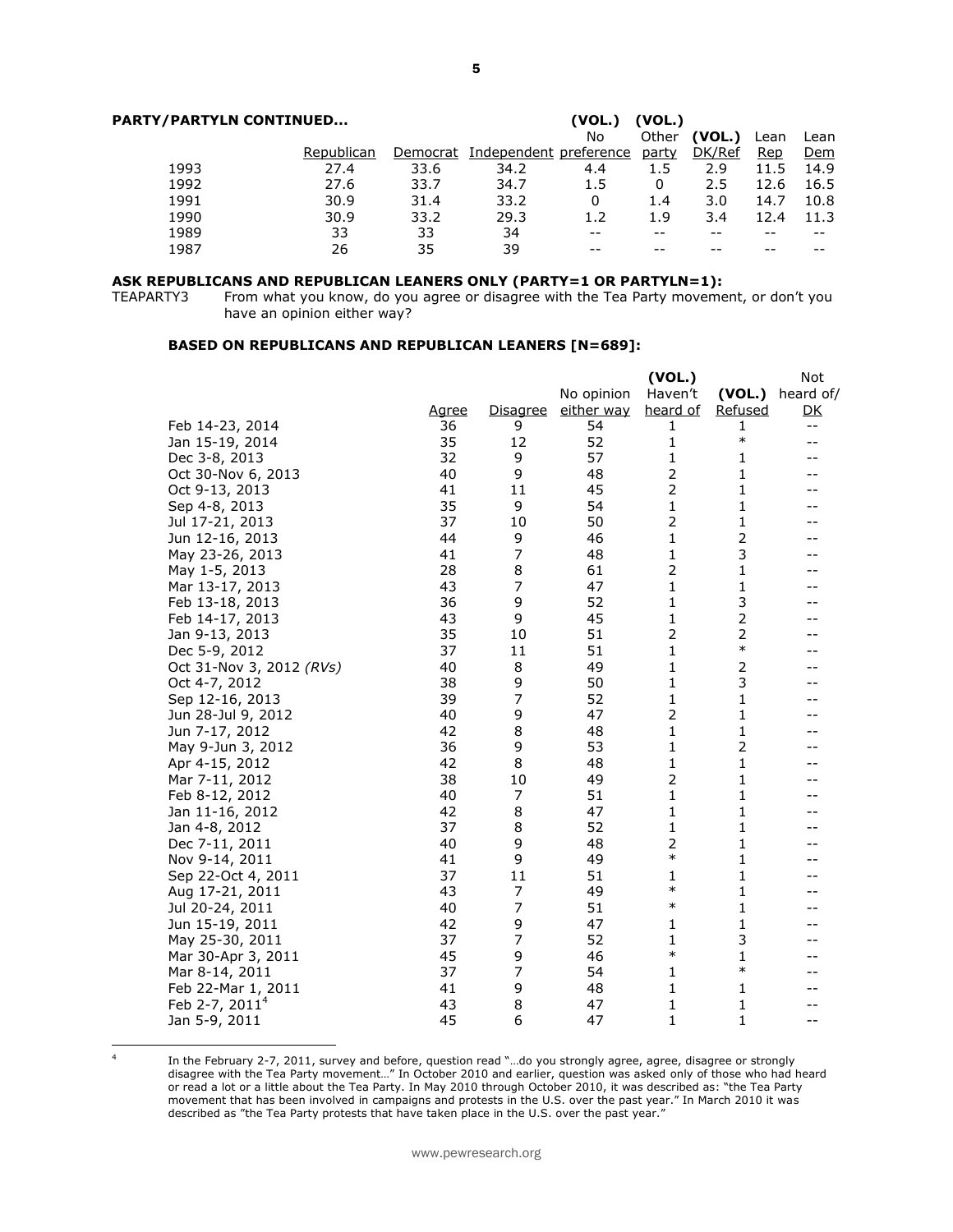# **TEAPARTY3 CONTINUED… (VOL.)** Not

|                          |       |          | No opinion Haven't |          | (VOL.)  | heard of/ |
|--------------------------|-------|----------|--------------------|----------|---------|-----------|
|                          | Agree | Disagree | either way         | heard of | Refused | <u>DK</u> |
| Dec 1-5, 2010            | 48    |          | 45                 |          |         |           |
| Nov 4-7, 2010            | 51    |          | 42                 |          |         |           |
| Oct 27-30, 2010 (RVs)    | 58    |          | 27                 |          |         | 9         |
| Oct 13-18, 2010 (RVs)    | 54    |          | 30                 |          |         | 10        |
| Aug 25-Sep 6, 2010 (RVs) | 56    | 6        | 29                 |          | $\ast$  | 9         |
| Jul 21-Aug 5, 2010       | 46    |          | 36                 |          |         | 13        |
| Jun 16-20, 2010          | 46    |          | 30                 |          | $\ast$  | 19        |
| May 20-23, 2010          | 53    | 4        | 25                 |          |         | 16        |
| Mar 11-21, 2010          | 48    |          | 26                 |          |         | 21        |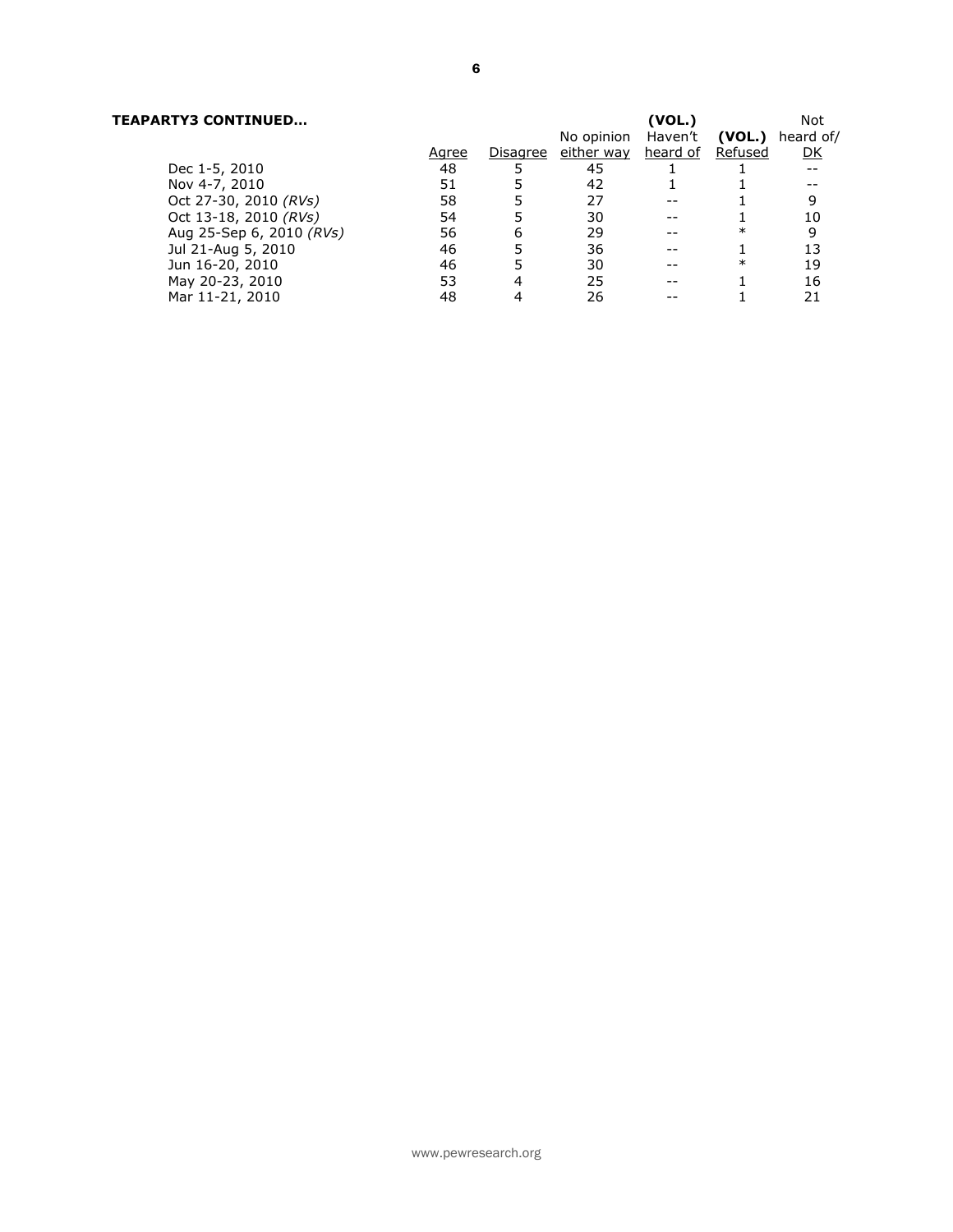### **PEW RESEARCH CENTER FINAL TOPLINE February 12-26, 2014 N=3,338**

# **SELECTED QUESTIONS HELD FOR FUTURE RELEASE QUESTIONS B.27, B.27a PREVIOUSLY RELEASED**

# **ASK ALL:**

Q.B110 Do you think the use of marijuana should be made legal, or not?

|                              |            |             | (VOL.)           |
|------------------------------|------------|-------------|------------------|
|                              | Yes, legal | No, illegal | DK/Ref           |
| Feb 12-26, 2014              | 54         | 42          |                  |
| Mar 13-17, 2013              | 52         | 45          |                  |
| Feb 22-Mar 1, 2011           | 45         | 50          | 3<br>3<br>5<br>7 |
| Mar 10-14, 2010              | 41         | 52          |                  |
| <b>General Social Survey</b> |            |             |                  |
| 2008                         | 35         | 57          | 8                |
| 2006                         | 32         | 60          | 7                |
| 2004                         | 33         | 59          | 9                |
| 2002                         | 32         | 61          | 6                |
| 2000                         | 31         | 63          | 6                |
| 1998                         | 27         | 67          | 6                |
| 1996                         | 25         | 70          |                  |
| 1994                         | 22         | 73          |                  |
| 1993                         | 22         | 73          | 5555334324       |
| 1991                         | 17         | 78          |                  |
| 1990                         | 16         | 81          |                  |
| 1989                         | 16         | 81          |                  |
| 1988                         | 17         | 79          |                  |
| 1987                         | 16         | 81          |                  |
| 1986                         | 17         | 80          |                  |
| 1984                         | 22         | 74          |                  |
| 1983                         | 19         | 77          | 3<br>3<br>4      |
| 1980                         | 24         | 73          |                  |
| 1978                         | 30         | 66          |                  |
| 1976                         | 28         | 69          | 3                |
| 1975                         | 20         | 74          | 5                |
| 1973                         | 19         | 79          | $\overline{2}$   |
| Gallup                       |            |             |                  |
| March, 1972                  | 15         | 81          | 4                |
| October, 1969                | 12         | 84          | 4                |